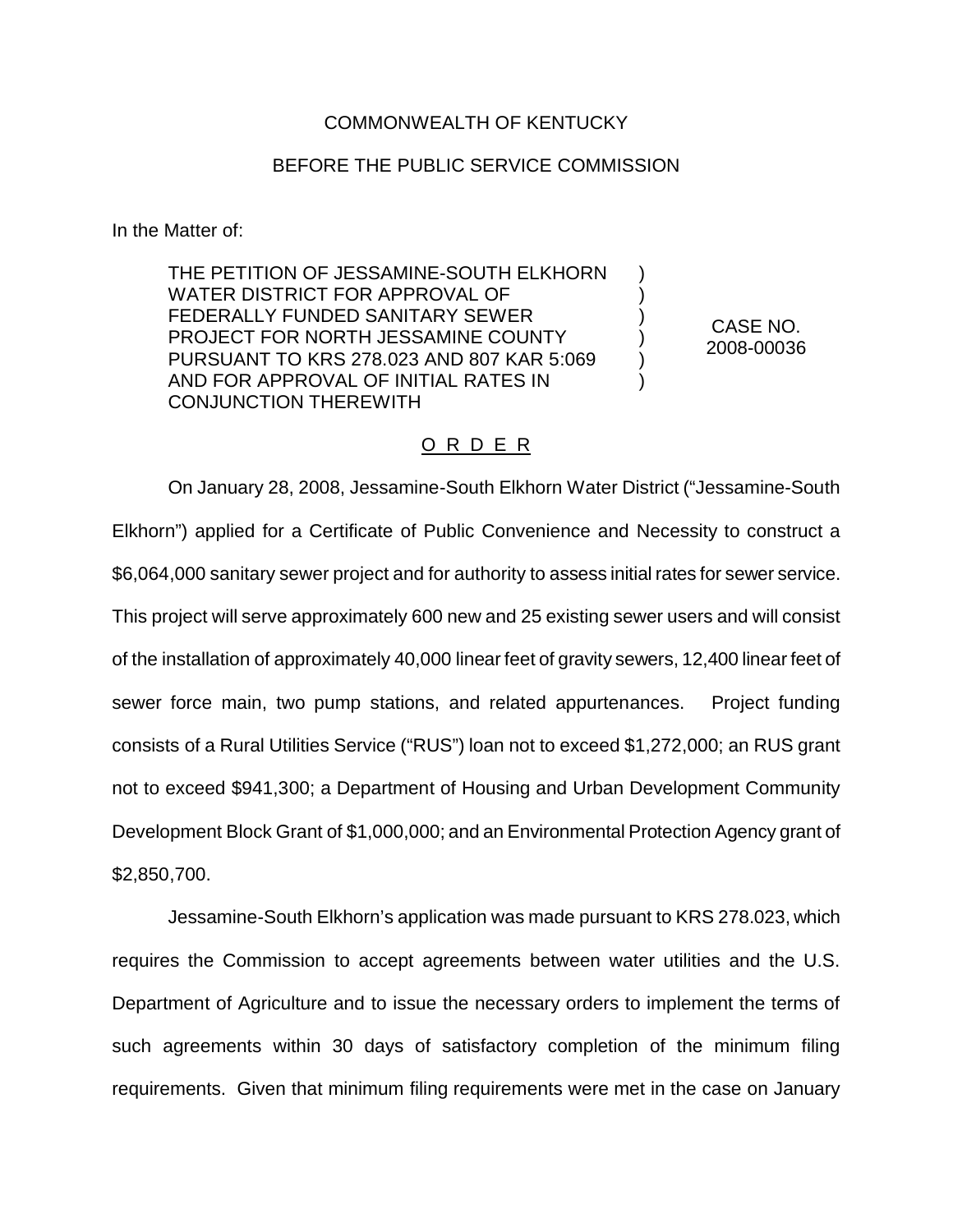28, 2008, KRS 278.023 does not grant the Commission any discretionary authority to modify or reject any portion of this agreement.

IT IS THEREFORE ORDERED that:

1. Jessamine-South Elkhorn is granted a Certificate of Public Convenience and Necessity for the proposed construction project.

2. Jessamine-South Elkhorn shall file a copy of the "as-built" drawings and a certified statement that the construction has been satisfactorily completed in accordance with the contract plans and specifications within 60 days of the substantial completion of the construction certificated herein.

3. The rates set out in Appendix A, which is attached hereto and incorporated herein, are the rates approved for sewer service rendered on and after the date of this Order.

4. Jessamine-South Elkhorn shall obtain approval from the Commission prior to performing any additional construction not expressly authorized by this Order.

5. Notwithstanding Ordering Paragraph 4, if surplus funds remain after the approved construction has been completed, the utility may use such surplus to construct additional plant facility if Rural Development approves of the use and the additional construction will not result in a change in the utility's rates for service. The utility shall provide written notice of this additional construction in accordance with 807 KAR 5:069, Section 3.

6. Jessamine-South Elkhorn shall notify the Commission one week prior to the actual start of construction and at the 50 percent completion point.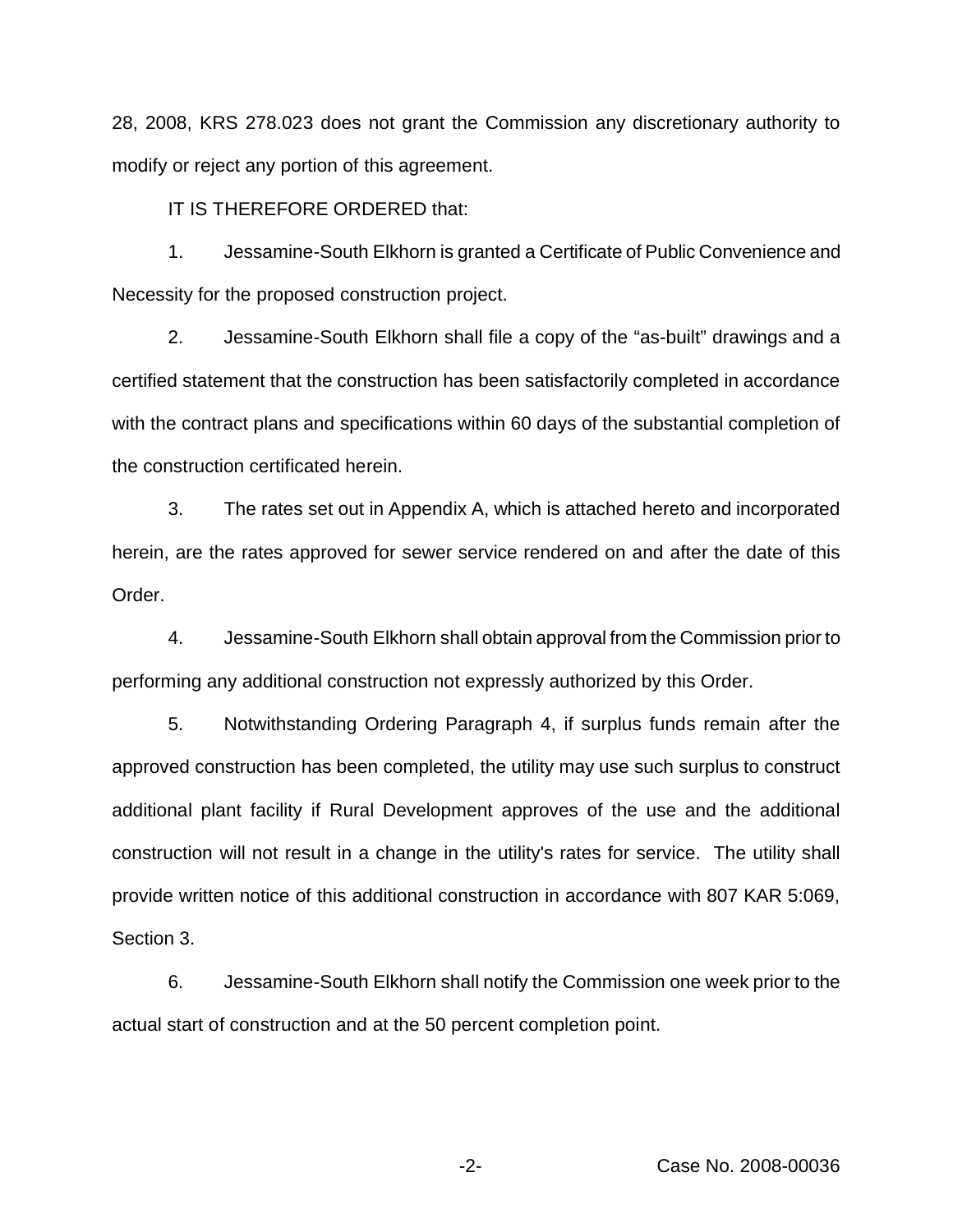7. Three years from the effective date of this Order, Jessamine-South Elkhorn shall file an income statement, along with any pro forma adjustments, in sufficient detail to demonstrate that the rates approved herein are sufficient to meet its operating expenses and annual debt service requirements.

8. Within 20 days of the date of this Order, Jessamine-South Elkhorn shall file with the Commission revised tariff sheets showing the rates approved herein.

Nothing contained herein shall be deemed a warranty of the Commonwealth of Kentucky, or any agency thereof, of the financing herein accepted.

Done at Frankfort, Kentucky, this 25<sup>th</sup> day of February, 2008.

By the Commission

ATTEST:

**Executive Director** 

Case No. 2008-00036